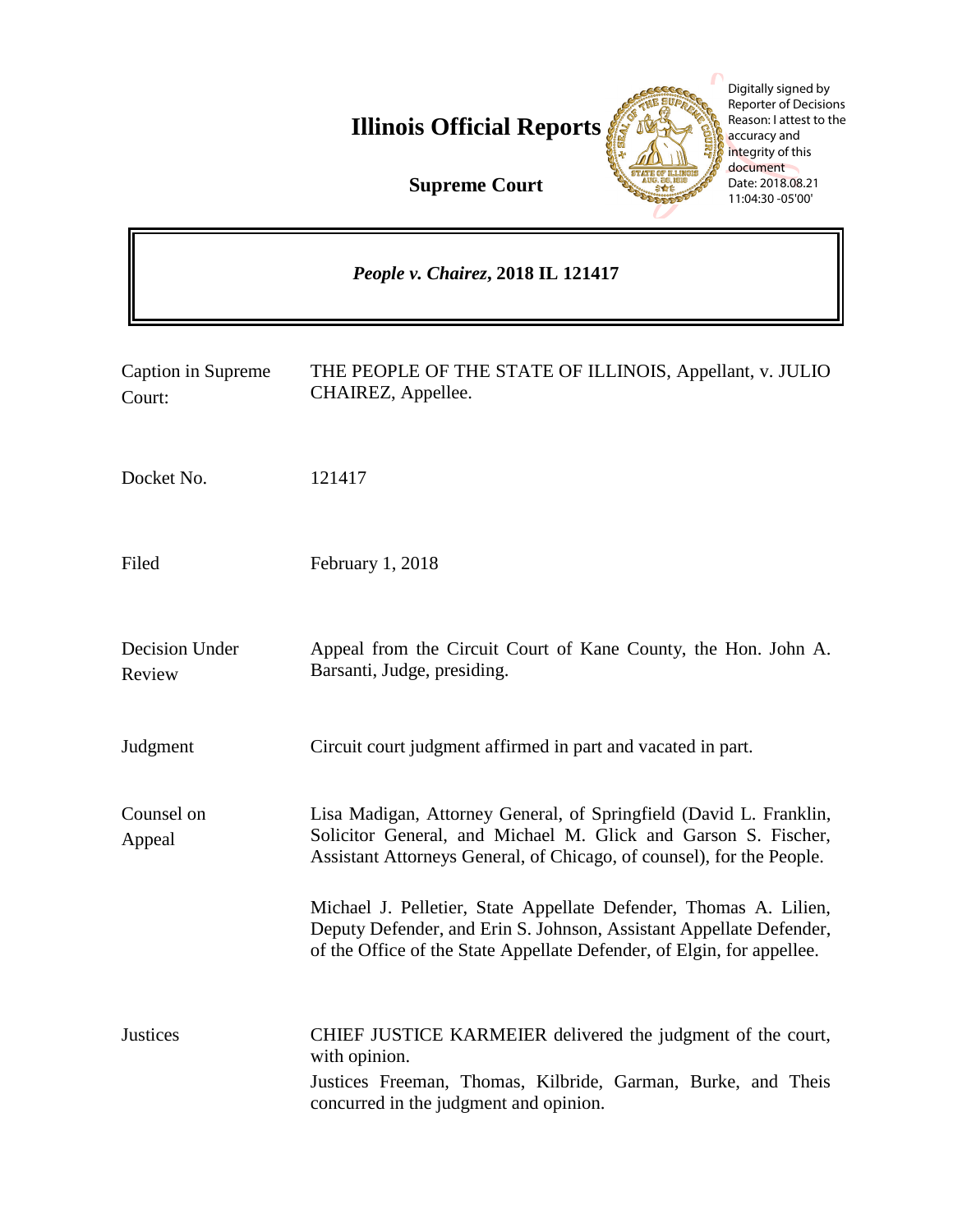## **OPINION**

 $\P$  1 At issue in this appeal is the constitutionality of section 24-1(a)(4), (c)(1.5) of the unlawful use of a weapon (UUW) statute  $(720$  ILCS  $5/24-1(a)(4)$ ,  $(c)(1.5)$  (West 2012)), which, in pertinent part, prohibits an individual from carrying or possessing a firearm within 1000 feet of a public park.

## ¶ 2 PRINCIPAL STATUTE INVOLVED

# ¶ 3 At the time of the proceedings herein, the UUW statute provided:

"§ 24-1. Unlawful Use of Weapons.

(a) A person commits the offense of unlawful use of weapons when he knowingly:

 $* * *$ 

 (4) Carries or possesses in any vehicle or concealed on or about his person except when on his land or in his own abode, legal dwelling, or fixed place of business, or on the land or in the legal dwelling of another person as an invitee with that person's permission, any pistol, revolver, stun gun or taser or other firearm, except that this subsection  $(a)(4)$  does not apply to or affect transportation of weapons that meet one of the following conditions:

(i) are broken down in a non-functioning state; or

(ii) are not immediately accessible; or

 (iii) are unloaded and enclosed in a case, firearm carrying box, shipping box, or other container by a person who has been issued a currently valid Firearm Owner's Identification Card[.] \*\*\*

 $* * *$ 

(c) Violations in specific places.

\*\*\*

(1.5) A person who violates subsection 24-1(a)(4) \*\*\* on any public way within 1,000 feet of the real property comprising any school, public park, courthouse, public transportation facility, or residential property owned, operated, or managed by a public housing agency or leased by a public housing agency as part of a scattered site or mixed-income development commits a Class 3 felony." 720 ILCS 5/24-1(a)(4), (c)(1.5) (West 2012).

## ¶ 4 BACKGROUND

¶ 5 On April 24, 2013, pursuant to a negotiated plea agreement, defendant Julio Chairez pled guilty in the circuit court of Kane County to possessing a firearm within 1000 feet of Virgil Gilman Trail, a park in Aurora, Illinois, in exchange for the State's agreement to file a *nolle prosequi* for several other charges and the recommendation that defendant receive a sentence of two years' probation.

¶ 6 On November 5, 2015, defendant filed a postconviction petition, seeking to vacate the conviction on the basis that the statute was unconstitutional under the second amendment to the United States Constitution. U.S. Const., amend. II. The circuit court heard arguments by counsel for defendant and the State regarding defendant's petition for relief. At the hearing,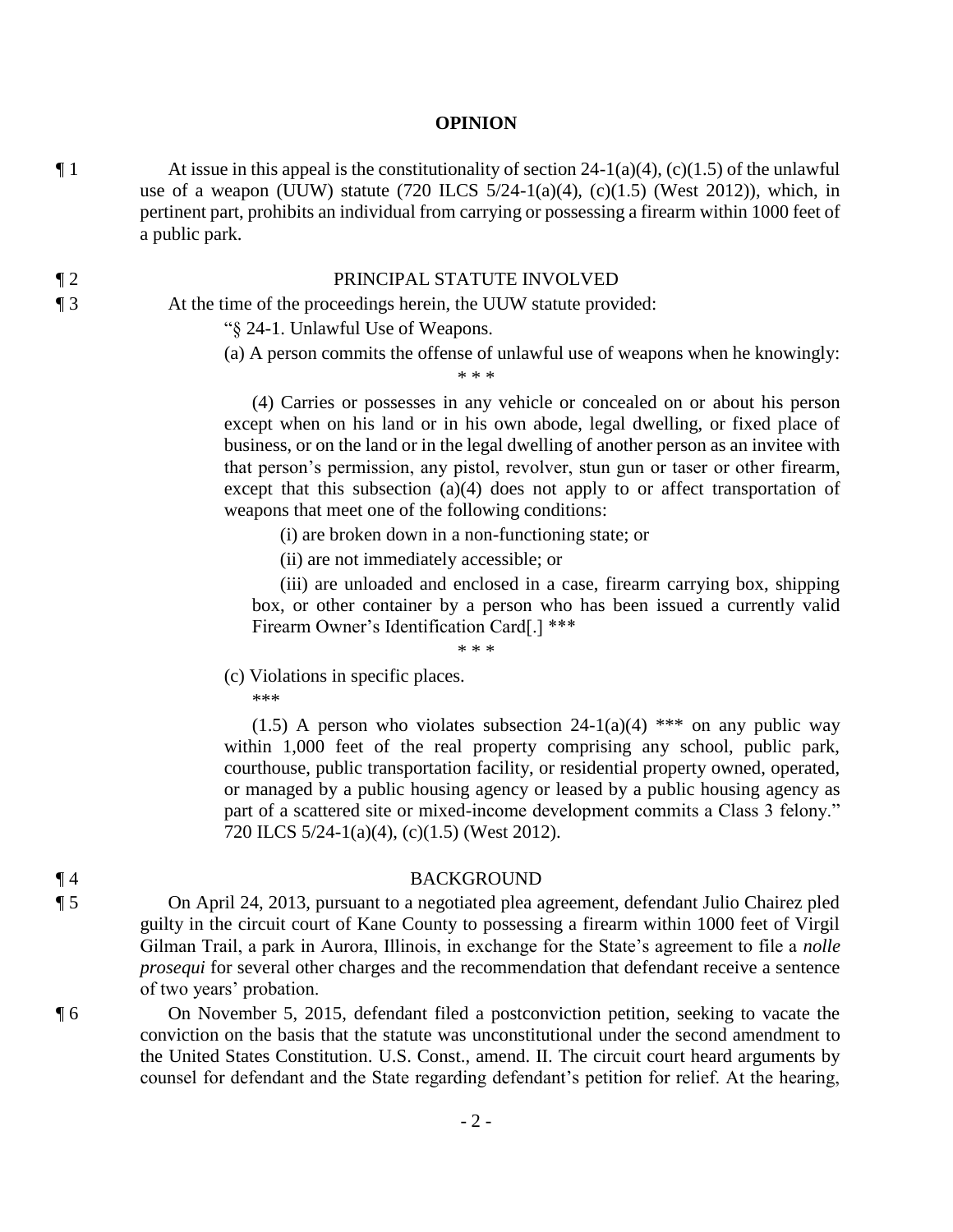defendant argued that an individual who is barred from carrying a firearm within 1000 feet of the many locations listed in section  $24-1(c)(1.5)$  of the UUW statute is essentially barred from carrying a firearm in public. Therefore, counsel reasoned, section  $24-1(c)(1.5)$  was more closely akin to a blanket prohibition than a restriction on carrying a gun in certain sensitive places. In response, the State argued that the firearm restriction is not a blanket prohibition because it prevents people from carrying firearms only in certain proscribed areas.

¶ 7 In its oral ruling given on July 29, 2016, the circuit court declared section 24-1(a)(4), (c)(1.5) of the UUW statute unconstitutional. In so ruling, the court found that the 1000-foot firearm restriction was not a reasonable regulation on the second amendment. On this point, the court stated:

> "The effect of the thousand foot language on gun rights is a near comprehensive ban. The practical effect is that a person cannot leave his house with his licensed firearm because he would constantly be in jeopardy of accidentally and unknowingly entering within a thousand feet of a school, public park, public transportation facility, or residential property owned, operated or managed by [a] public housing agency[ ]."

 $\P 8$  Comparing the language of section 24-1(a)(4) to that of the offenses declared facially unconstitutional in *People v. Aguilar*, 2013 IL 112116, and *People v. Mosley*, 2015 IL 115872, the circuit court found the offense established by section  $24-1(a)(4)$ , (c)(1.5) unconstitutional. The court went on to further note that the language concerning defendant's charge of possessing a firearm within 1000 feet of a public park, albeit different from the facially unconstitutional statutes in *Aguilar* and *Mosley*, "does not rescue the Statute." Accordingly, the court ruled defendant's conviction void, granted his motion, and vacated his UUW conviction.

¶ 9 On September 7, 2016, the circuit court entered its written order, as required by Illinois Supreme Court Rule 18 (eff. Sept. 1, 2006). Pursuant to Illinois Supreme Court Rule 603 (eff. Feb. 6, 2013), the State's appeal from the circuit court's finding of statutory unconstitutionality comes directly to this court.

## ¶ 10 ANALYSIS

¶ 11 As an initial matter, we must address some discrepancies and incomplete portions of the circuit court's Rule 18 order finding section 24-1(a)(4), (c)(1.5) unconstitutional. The court's order is the latest of recent direct appeals in which we have been required to discern the scope of the written order declaring a statute to be unconstitutional. See *People v. Rizzo*, 2016 IL 118599, ¶ 25 (Rule 18 order lacked a sufficient discussion or analysis); *People v. Schweihs*, 2015 IL 117789, ¶ 17 (same); *Mosley*, 2015 IL 115872, ¶ 11 (discrepancy as to which section of the aggravated UUW (AUUW) statute the circuit court actually found unconstitutional). Here, we are again faced with a ruling that is conclusory and unsupported by a clear legal analysis or explanation despite Rule 18's requirement that the circuit court "clearly identif[y]" in a written or transcribed oral order what portions of the statute are being held unconstitutional and on what specific grounds. Rather, the court's single-page order simply restated the requirements set forth in the rule and concluded that section  $24-1(a)(4)$ ,  $(c)(1.5)$  was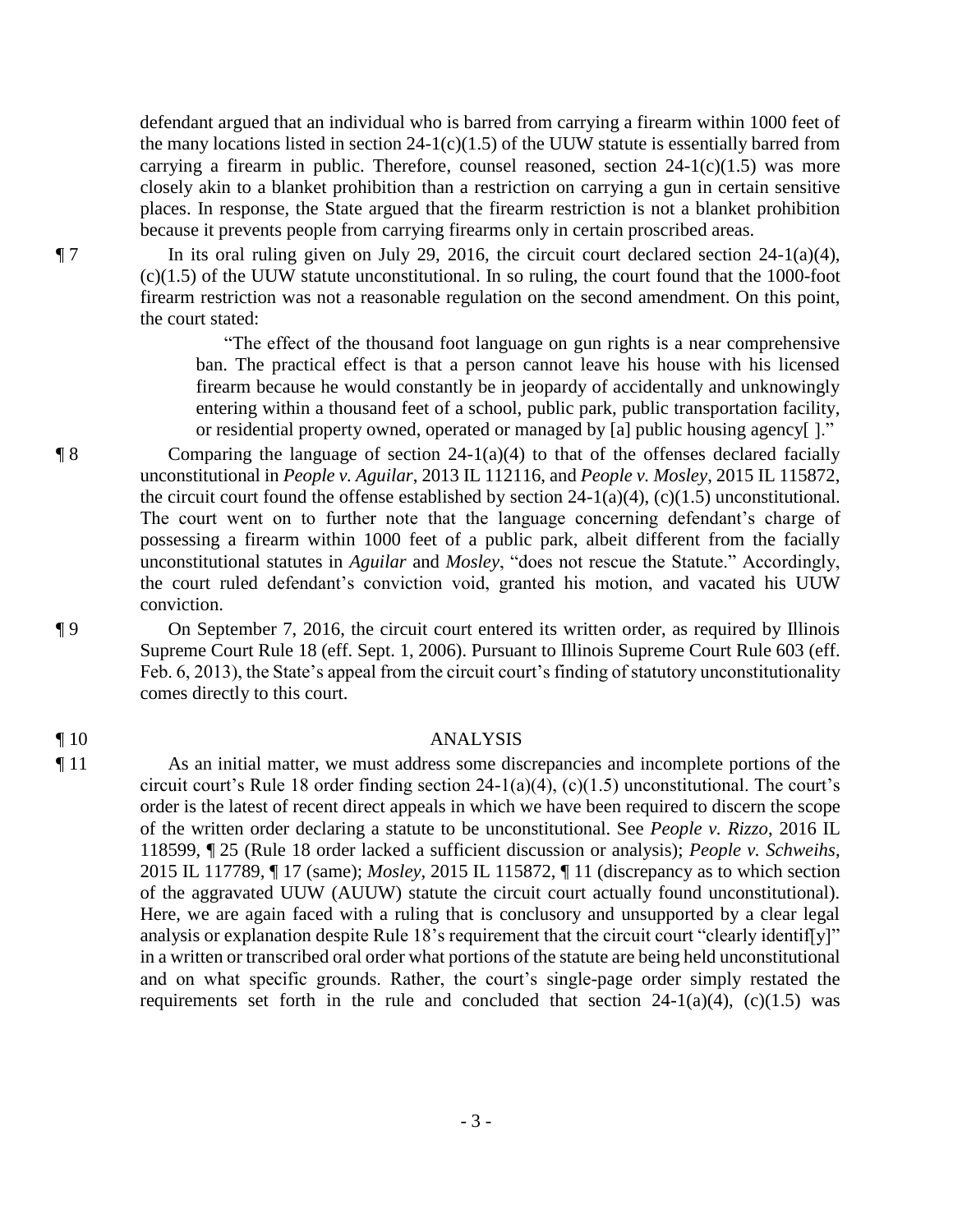unconstitutional "for reasons previously stated of record."<sup>1</sup> Without a clear explanation for its ruling, this court is left with the difficult task of determining the basis of the circuit court's ruling. We reiterate, again, " '[w]hen a circuit court does something as serious as holding that a statute violates the constitution, then the circuit court must also be mindful to clearly state \*\*\* the legal basis for that ruling.' " *Schweihs*, 2015 IL 117789, ¶ 17 (quoting *People v. Cornelius*, 213 Ill. 2d 178, 189 (2004)).

¶ 12 Not readily apparent from the written order or the court's oral pronouncement is a clear answer to the important question of whether the statute was unconstitutional facially or as applied. From what we can construe from the record, the circuit court held that the restricted conduct under section 24-1(a)(4) within 1000 feet of schools, public parks, courthouses, public housing, and public transportation facilities was facially unconstitutional. We arrive at this conclusion based on the court's continuous reference and application of the holdings in *Aguilar* and *Mosley*. The circuit court found that the language of section 24-1(a)(4) of the UUW statute was "almost identical" to the comprehensive firearm ban on the possession of a firearm for self-defense purposes declared unconstitutional in *Aguilar* and *Mosley*. The court determined further that the 1000-foot language in section  $24-1(c)(1.5)$  does not save the statute because the additional restriction is a "near comprehensive ban on the [d]efendant's [s]econd [a]mendment rights," by prohibiting carriage in areas where *Aguilar* and *Mosley* allow an individual to carry. Central to the court's concern was the practical inability of any individual to bypass the various areas protected under section  $24-1(c)(1.5)$  and the lack of an exception for carrying or possessing a firearm in self-defense. The court's reasoning makes it clear the court held section 24-1(a)(4), (c)(1) unconstitutional on its face as violative of the second amendment because it viewed the regulation as a comprehensive firearm restriction on all individuals. Moreover, our finding is supported by the fact that the parties have confined their contentions before this court on the basis that the circuit court made a facial unconstitutionality declaration.

 $\overline{a}$ 

¶ 13 Next, we must determine whether the circuit court touched upon legal questions not before it. Addressing this same concern, this court in *Mosley* reaffirmed the general rule that "courts do not rule on the constitutionality of a statute where its provisions do not affect the parties [citation], and decide constitutional questions only to the extent required by the issues in the case." *Mosley*, 2015 IL 115872, ¶ 11. The circuit court's order conflicts with this rule by finding unconstitutional the entirety of section  $24-1(a)(4)$ , (c)(1.5), without limitation to the single offense of which defendant was convicted under the statute. Because defendant was convicted of violating section 24-1(a)(4), (c)(1.5) by being within 1000 feet of a public park, the various other "specific places" offenses set forth in section 24-1(c)(1.5) were not before the circuit court, and therefore defendant lacked standing to challenge the constitutionality of the offenses of which he was not charged. See *Exelon Corp. v. Department of Revenue*, 234 Ill. 2d

<sup>&</sup>lt;sup>1</sup>Rule 18 requires that a court "shall not" find a statute unconstitutional unless the court makes a finding in a written or transcribed oral order; the order clearly identifies which portion of the statute is unconstitutional; and the order states the specific grounds of unconstitutionality, including the constitutional provision upon which the finding is based, whether the statute is invalid on its face or as applied, whether the statute can be construed in a manner that could preserve its constitutionality, that the finding cannot rest on an alternate ground, and that proper notice has been served on the State. Ill. S. Ct. R. 18 (eff. Sept. 1, 2006).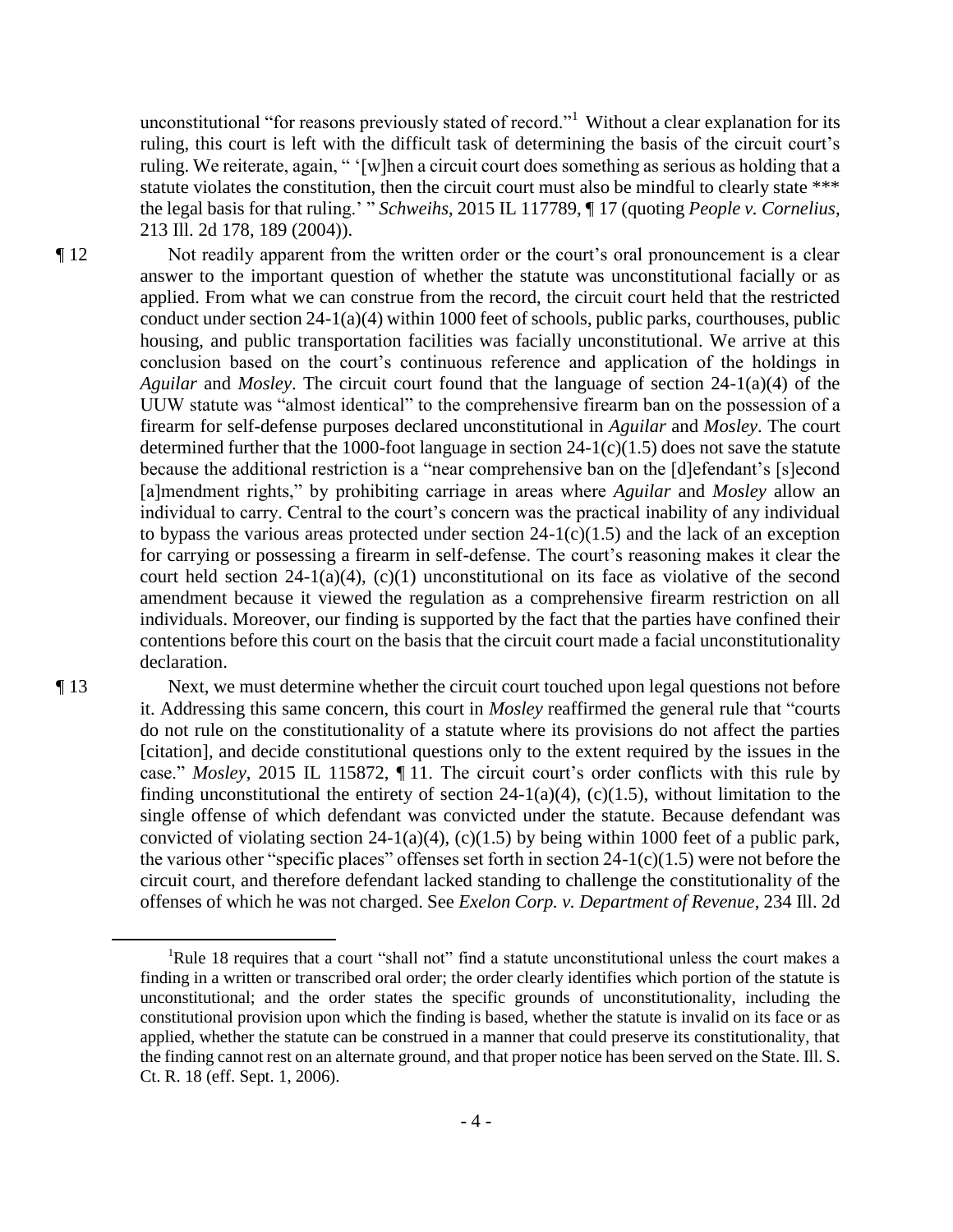266, 296 (2009) (Thomas, J., specially concurring) ("A court cannot rule on the constitutionality of a statute that is not before it, nor can the court rule on the merits of a case over which it lacks jurisdiction."). Therefore, the circuit court's finding as to the constitutionality of the other offenses included under section  $24-1(c)(1.5)$  constituted an advisory opinion, which Illinois courts are not permitted to render. *Mosley,* 2015 IL 115872, ¶ 11*.* Accordingly, we limit our discussion to the firearm restriction under section 24-1(a)(4), (c)(1.5) to which defendant pled guilty—possession of a firearm within 1000 feet of a public park. To the extent that the circuit court's order or statements could be interpreted as finding any other portion of section  $24-1(a)(4)$ ,  $(c)(1.5)$ , which is not at issue, as being unconstitutional, such finding is vacated. *Id.* ¶ 12. We make no finding, express or implied, with respect to the constitutionality or unconstitutionality of any offense within the UUW statute other than what is properly before this court. *Id.*

## ¶ 14 Merits

¶ 15 Turning to the merits of this case, all statutes are presumed constitutional, and courts have a duty to construe legislative enactments so as to uphold their validity if reasonably possible. *Aguilar*, 2013 IL 112116, ¶ 15. To overcome this presumption, the party challenging the constitutionality of a statute has the burden of clearly establishing that it violates the constitution. *Mosley*, 2015 IL 115872, ¶ 22. The question of whether a statute is unconstitutional is a question of law, which this court reviews *de novo*. *Id.*

- ¶ 16 Defendant first argues that this court need not engage in any constitutional analysis because the case is controlled by our recent decision in *People v. Burns*, 2015 IL 117387. In *Burns*, the defendant was convicted of violating section 24-1.6(a)(1), (a)(3)(A) of the AUUW statute (720 ILCS 5/24-1.6(a)(1), (a)(3)(A) (West 2008)). *Burns*, 2015 IL 117387, ¶ 1. At sentencing, pursuant to the sentencing provision of the AUUW statute, section 24-1.6(d), the State presented, for the first time, proof of defendant's prior felony conviction to enhance the classification of the offense from a Class 4 felony to a Class 2 felony. *Id.* ¶ 13. Before this court, defendant Burns argued that his conviction of the Class 2 form of the offense must be reversed in light of *Aguilar*, which found the Class 4 form of the same AUUW offense to be unconstitutional. *Id.*  $\mathbb{I}$  20. This court agreed with defendant's contention and reversed his conviction and sentence. *Id.*  $\mathbb{I}$  32. In doing so, we found that section 24-1.6(a)(1), (a)(3)(A) of the AUUW statute is facially unconstitutional "without limitation" (*id.* ¶ 29) because "[t]he offense, as enacted by the legislature, does not include as an element of the offense the fact that the offender has a prior felony conviction" (*id.* ¶ 25). As such, we held there is only one offense of AUUW based on section  $24-1.6(a)(1)$ ,  $(a)(3)(A)$ , and a prior felony conviction that enhances the felony classification at sentencing is not an element of that offense but, rather, a sentencing factor which enhances the penalty from a Class 4 felony to a Class 2 felony. *Id.* ¶ 24.
- 

 $\P$  17 Here defendant argues that the penalty enhancement found under section 24-1(c)(1.5) of the UUW statute acts similarly to the sentencing enhancement of section 24-1.6(d) of the AUUW statute. Defendant, however, is mistaken on a fundamental point. Unlike in *Burns*  where the felony enhancement came *after* the defendant was found guilty of the charged offense, the felony enhancement under section  $24-1(c)(1.5)$  is a specific fact that must be proved to the trier of fact *prior* to a guilty finding. This difference is significant to our finding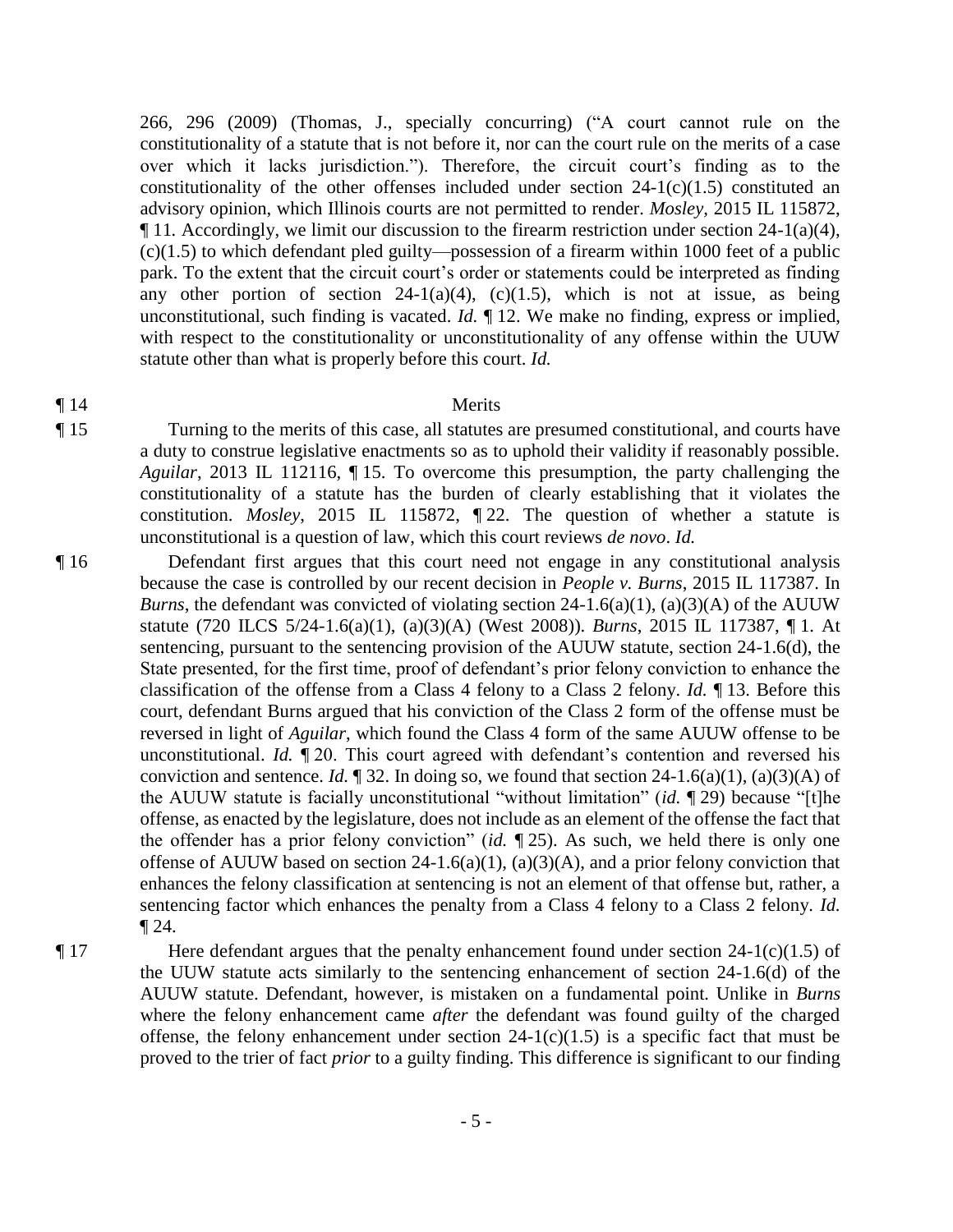because any fact, other than a prior conviction, which, by law, increases the penalty for a crime, is an element of a distinct and aggravated crime that must be submitted to the jury. See *Alleyne v. United States*, 570 U.S. 99, \_\_\_, \_\_\_, 133 S. Ct. 2151, 2155, 2163 (2013); *Apprendi v. New Jersey*, 530 U.S. 466, 490 (2000). That is the precise situation here where, in order to enhance the offense from a Class 4 felony to a Class 3 form of UUW, the State must prove the aggravating fact that defendant was within 1000 feet of a public park. 720 ILCS 5/24-1(a)(4), (c)(1.5) (West 2012).

- ¶ 18 This conclusion is supported by the plain language of the UUW statute. Unlike in *Burns*  where the enhancement issue came from the specific sentencing provision of the AUUW statute, section  $24-1(c)(1.5)$  is separate and apart from the sentencing provision of the UUW statute, section 24-1(b). Thus, we presume that the General Assembly intended that, if proven at trial, the specific locations enumerated in section  $24-1(c)(1.5)$  are to be separate offenses that carry their own enhanced sentences different from the prescribed sentences in section 24-1(b). See *People v. Goossens*, 2015 IL 118347, ¶ 12 ("It is well settled that when the legislature uses certain language in one instance of a statute and different language in another part, we assume different meanings were intended."). Accordingly, we find the sentencing enhancement in *Burns* distinguishable from the provision at issue in this case because it adds an extra element to the Class 4 felony offense of UUW.
- ¶ 19 We also reject defendant's alternative argument that because section 24-1(a)(4) was declared unconstitutional in *Moore v. Madigan*, 702 F.3d 933, 942 (7th Cir. 2012), his conviction, which incorporates section 24-1(a)(4), cannot stand.<sup>2</sup> Defendant's argument fails because, as explained, his conviction is qualitatively different from that in *Moore*, as it incorporates an additional element—being within 1000 feet of a public park. This additional location element creates a separate offense from the offense at issue in *Moore*.
- $\degree$  20 Constitutionality of Section 24-1(a)(4), (c)(1.5) of the UUW Statute

 $\overline{a}$ 

¶ 21 In holding a portion of the UUW statute unconstitutional, the circuit court of Kane County found the offense of possessing a firearm within 1000 feet of a public park (720 ILCS  $5/24-1(a)(4)$ , (c) $(1.5)$  (West 2012)) violated defendant's right to keep and bear arms, as guaranteed by the second amendment to the United States Constitution. U.S. Const., amend. II. To answer the question presented, our analysis involves a two-part approach. *Mosley*, 2015 IL

<sup>2</sup> The *Moore* court remanded both consolidated cases for entry of a declaration of unconstitutionality and a permanent injunction but stayed its mandate for 180 days to permit the Illinois General Assembly to "craft a new gun law that will impose reasonable limitations, consistent with the public safety and the Second Amendment." *Moore*, 702 F.3d at 942. The stay was extended an additional 30 days to accommodate the General Assembly's legislative process in enacting the Firearm Concealed Carry Act. Pub. Act 98-63 (eff. July 9, 2013). On the same day the law became effective, defendants filed a motion to dismiss on the grounds that plaintiffs' claims were moot. *Shepard v. Madigan*, 958 F. Supp. 2d 996, 997 (S.D. Ill. 2013). The United States District Court for the Southern District of Illinois agreed with the defendants' motion, holding that the mandate's directive for a declaration of unconstitutionality and issuance of a permanent injunction was rendered moot by the enactment of the Firearm Concealed Carry Act. *Id.* at 1000. The Seventh Circuit Court of Appeals affirmed. *Shepard v. Madigan*, 734 F.3d 748, 752 (7th Cir. 2013). Neither the Firearm Concealed Carry Act nor the amended UUW statute is at issue in this case.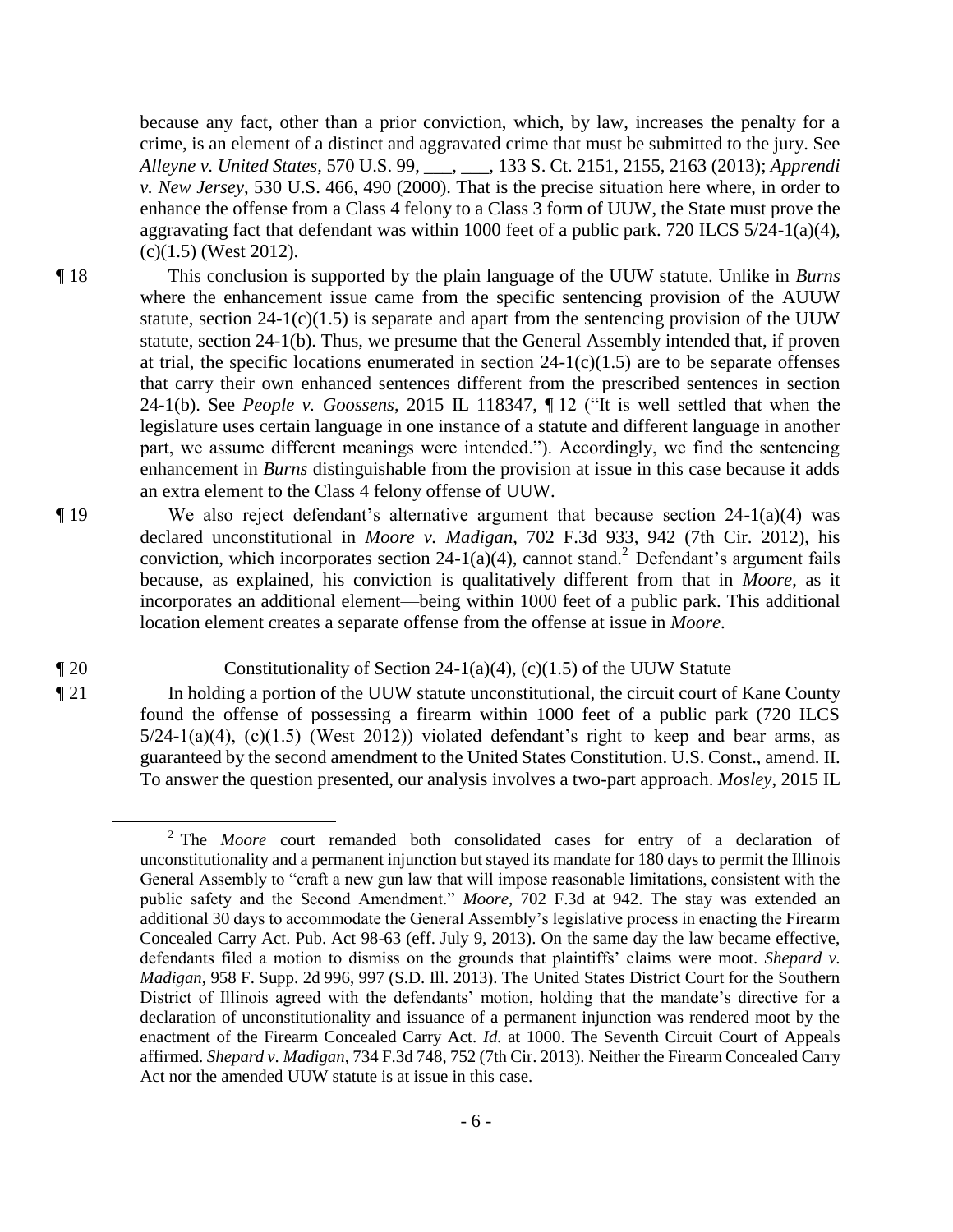115872, ¶ 34 (citing *Wilson v. County of Cook*, 2012 IL 112026, ¶ 41)*.* First, we conduct a textual and historical analysis of the second amendment "to determine whether the challenged law imposes a burden on conduct that was understood to be within the scope of the second amendment's protection at the time of ratification." *Id.* If the conduct falls outside of the scope of the second amendment, then the regulated activity "is categorically unprotected," and the law is not subject to further second amendment review. *Id.* But if the historical evidence is inconclusive or suggests that the regulated activity is not categorically unprotected, then we apply the appropriate level of heightened means-ends scrutiny and consider the strength of the government's justification for restricting or regulating the exercise of second amendment rights. *Id.* (citing *Ezell v. City of Chicago*, 651 F.3d 684, 701-04 (7th Cir. 2011) (*Ezell I*)).

## ¶ 22 *Step One: Scope of the Regulated Activity*

- ¶ 23 The second amendment to the United States Constitution provides that "[a] well regulated Militia, being necessary to the security of a free State, the right of the people to keep and bear Arms shall not be infringed." U.S. Const., amend. II. Through the fourteenth amendment to the United States Constitution (U.S. Const., amend. XIV), this right is "fully applicable to the States." *McDonald v. City of Chicago*, 561 U.S. 742, 750 (2010).
- ¶ 24 In *District of Columbia v. Heller*, 554 U.S. 570, 592 (2008), the United States Supreme Court determined that there is a guaranteed "individual right to possess and carry weapons in case of confrontation," based on the second amendment. However, *Heller* instructs that even though the second amendment guarantees an individual right to bear arms, that right is "not unlimited." *Id.* at 626. Specifically, the Court explained, in *dicta*, that its holding should not "cast doubt on longstanding prohibitions on the possession of firearms by felons and the mentally ill, or laws forbidding the carrying of firearms in sensitive places such as schools and government buildings." *Id.* In a footnote, the Court emphasized that its list of "presumptively lawful regulatory measures" provided only examples and that the list did "not purport to be exhaustive." *Id.* at 627 n.26.
- 

¶ 25 In *Moore*, 702 F.3d 933, the Seventh Circuit broadened *Heller* and *McDonald* by ruling that the offenses proscribed under sections  $24-1(a)(4)$  and  $24-1(a)(10)$  of the UUW statute (720 ILCS  $5/24-1(a)(4)$ ,  $(10)$  (West 2010)) as well as the Class 4 form of section 24-1.6(a)(1), (a)(3)(A), (d) of the AUUW statute (*id.*  $\S$  1.6(a)(1), (a)(3)(A), (d)) were unconstitutional since they prohibited carrying ready-to-use firearms outside of a person's home. *Moore*, 702 F.3d at 942. The *Moore* court reached this conclusion after determining that the historical evidence supporting a tradition of public carriage of firearms was more persuasive than evidence to the contrary. See *id.* at 939 ("In sum, the empirical literature on the effects of allowing the carriage of guns in public fails to establish a pragmatic defense of the Illinois law."). Further, the court found that Illinois's blanket prohibition on carrying firearms in public "prevents a person from defending himself anywhere except inside his home; and so substantial a curtailment of the right of armed self-defense requires a greater showing of justification than merely that the public *might* benefit on balance from such a curtailment, though there is no proof it would." (Emphasis in original.) *Id.* at 940. The court, however, stated in contrast, "when a state bans guns merely in particular places, such as public schools, a person can preserve an undiminished right of self-defense by not entering those places; since that's a lesser burden, the state doesn't need to prove so strong a need." *Id.*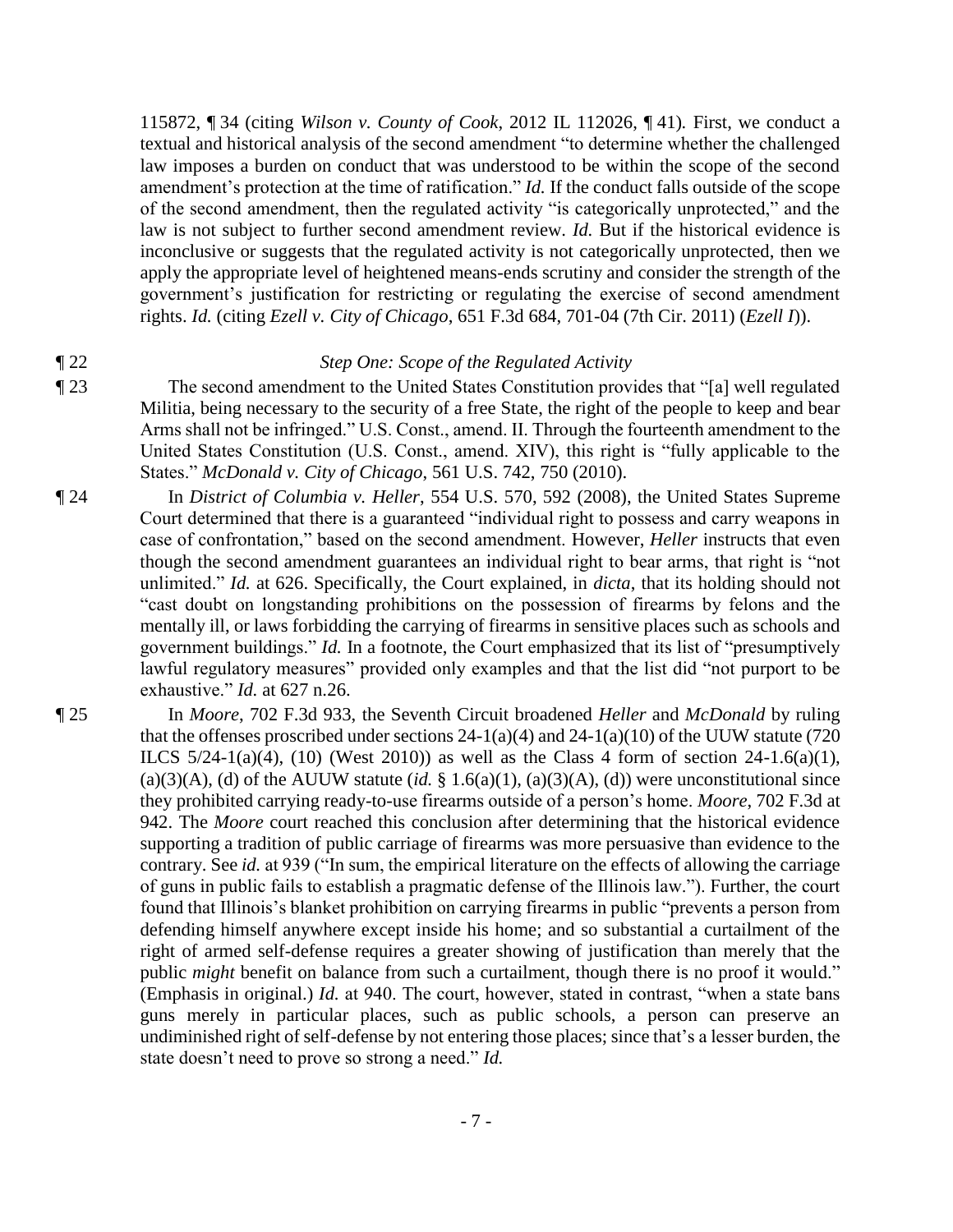¶ 26 Adopting the reasoning in *Moore*, this court in *People v. Aguilar*, 2013 IL 112116, ¶ 21, recognized that "the second amendment protects the right to possess and use a firearm for self-defense outside the home." As such, we held the offense set forth in section  $24-1.6(a)(1)$ ,  $(a)(3)(A)$  of the AUUW statute, which prohibited carrying on one's person or in any vehicle, outside the home, an uncased, loaded, and immediately accessible firearm, to be unconstitutional on its face. *Id.* ¶¶ 21-22. Two years later, in *Mosley*, 2015 IL 115872, ¶ 25, we extended *Aguilar*'s finding of facial unconstitutionality to another portion of the AUUW statute, section 24-1.6(a)(2), (a)(3)(A) (720 ILCS 5/24-1.6(a)(2), (a)(3)(A) (West 2012)), which prohibited carrying an uncased, loaded, and immediately accessible firearm on a public way. Collectively, this court has held that the second amendment protects an individual's right to carry a ready-to-use gun outside the home, subject to certain regulations. *Mosley*, 2015 IL 115872, ¶ 25; *Aguilar*, 2013 IL 112116, ¶ 26. The question, then, is whether the offense of possessing a firearm within 1000 feet of a public park, as set forth under section 24-1(a)(4), (c)(1.5) of the UUW statute, impermissibly encroaches on conduct at the core of the second amendment.

¶ 27 The State argues that the conduct of possessing a firearm within 1000 feet of a public park is unprotected by the second amendment because the prohibition falls within *Heller*'s declaration that "laws forbidding the carrying of firearms in sensitive places such as schools and government buildings" do not violate the second amendment rights of those prosecuted under such laws. *Heller*, 554 U.S. at 626. For support, the State cites various historical sources, chiefly the 1328 Statute of Northampton (Statute of Northampton 1328, 2 Edw. 3, c. 3 (Eng.)), to support its argument that possessing a firearm within 1000 feet of a public park is not a protected right.

¶ 28 Defendant, on the other hand, contends that regardless of whether a public park qualifies as a sensitive place, the 1000-foot firearm restriction surrounding a public park falls outside of *Heller's* presumptively lawful restrictions. Defendant argues that the preposition "in," which precedes "sensitive places" in *Heller*'s statement, makes the list of presumptively lawful regulations limited to the actual sensitive place, not an exclusion zone around the particular place. Defendant finds support for his argument in *Moore*'s statement that "when a state bans guns merely in particular places, such as public schools, a person can preserve an undiminished right of self-defense by not entering those places." Defendant claims that *Moore* supports his position that public spaces outside of the particular place are protected by the second amendment. Thus, he reasons that the conduct of possessing a firearm within 1000 feet of a public park does not meet one of *Heller*'s presumptively lawful regulatory measures. Defendant also notes the court in *Moore* rejected the various sources the State cites, including the fourteenth-century Statute of Northampton.

¶ 29 Beyond *Heller*'s two examples of "sensitive places," *i.e.*, "schools and government buildings," the Supreme Court has not yet provided a list of additional sensitive places that fall outside the second amendment protection or given any guidance on the breadth of its statement. Among the few cases that have specifically addressed *Heller*'s statement, we are unable to find a federal circuit case that has addressed a 1000-foot firearm restriction around a public park. Instead, most cases have been limited to laws restricting firearms within the disputed location. See *e.g.*, *United States v. Masciandaro*, 638 F.3d 458, 473 (4th Cir. 2011) (holding that a defendant's conviction for possession of a loaded weapon in a motor vehicle on

- 8 -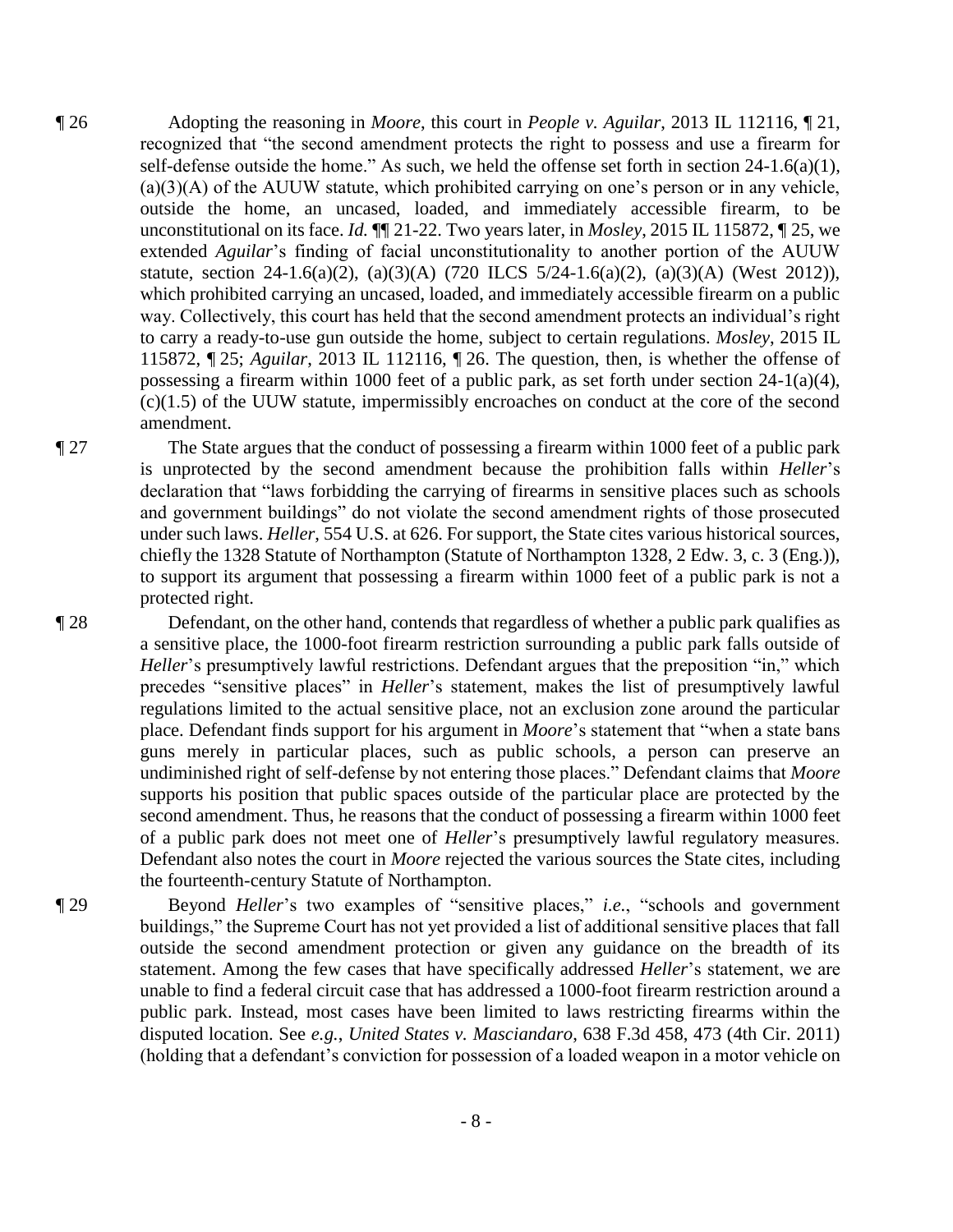national park land in violation of then-applicable regulations, did not violate his second amendment right to keep and bear arms).

¶ 30 We, however, need not address whether the 1000-foot firearm restriction falls outside of the ambit of the second amendment because we agree with the approach taken by other courts that assume some level of scrutiny must apply to *Heller*'s "presumptively lawful" regulations. See *United States v. Williams*, 616 F.3d 685, 692 (7th Cir. 2010) (explaining that courts should apply some level of scrutiny even to regulations identified in *Heller* as presumptively lawful); *Woollard v. Gallagher*, 712 F.3d 865, 875 (4th Cir. 2013) (stating that the court was not "obliged to impart a definitive ruling at the first step" but, rather, "deemed it prudent" to resolve some post-*Heller* challenges to firearm prohibitions at the second step), *cert. denied*, \_\_\_ U.S. \_\_\_, 134 S. Ct. 422 (2013); *National Rifle Ass'n of America, Inc. v. Bureau of Alcohol, Tobacco, Firearms, & Explosives*, 700 F.3d 185, 204 (5th Cir. 2012) ("Although we are inclined to uphold the challenged federal laws [banning the sale of firearms to persons under the age of 21] at step one of our analytical framework, in an abundance of caution, we proceed to step two."). Accordingly, our analysis moves to the second step.

# ¶ 31 *Step Two: Level of Scrutiny*

- ¶ 32 Although the *Heller* Court did not explicitly designate a level of scrutiny for evaluating second amendment restrictions (see *Heller*, 554 U.S. at 634 (acknowledging the dissent's criticism of the majority for not adopting a level of scrutiny)), the majority rejected the rational basis test, stating that it "could not be used to evaluate the extent to which a legislature may regulate a specific, enumerated right," such as "the right to keep and bear arms." *Id.* at 628 n.27. As a result, courts generally recognize that *Heller*'s reference to any standard of scrutiny means any heightened level of scrutiny and not rational-basis scrutiny. See *Wilson v. County of Cook*, 2012 IL 112026, ¶ 42 (citing *Ezell I*, 651 F.3d at 702-04, *United States v. Chester*, 628 F.3d 673, 680 (4th Cir. 2010), *United States v. Marzzarella*, 614 F.3d 85, 91 (3d Cir. 2010), and *Heller v. District of Columbia*, 670 F.3d 1244, 1251-53 (D.C. Cir. 2011) (*Heller II*)).
- ¶ 33 Defendant advocates for this court to apply strict scrutiny to the 1000-foot firearm restriction around a public park. Defendant argues that, since *Heller* declared the right to bear arms in self-defense to be a fundamental right, and this court in *Aguilar* and *Mosley* extended that right outside of the home and onto the public ways, the right to possess a firearm for self-defense outside the home is infringed when the 1000-foot firearm restriction around a public park extends onto public ways. Such a firearm restriction, he contends, directly impacts the second amendment protection of self-defense in public.
- ¶ 34 The State urges us to use intermediate scrutiny to uphold the statute's ban on possessing a firearm within 1000 feet of a public park. The State argues that the challenged restriction is substantially related to an important government objective in preventing harm to children and other vulnerable populations.
- ¶ 35 In any event, the Seventh Circuit, which this court has followed when analyzing second amendment challenges (see *Mosley*, 2015 IL 115872, ¶ 34; *Aguilar*, 2013 IL 112116, ¶ 20), teaches us that the argument is not strict versus intermediate scrutiny but rather how rigorously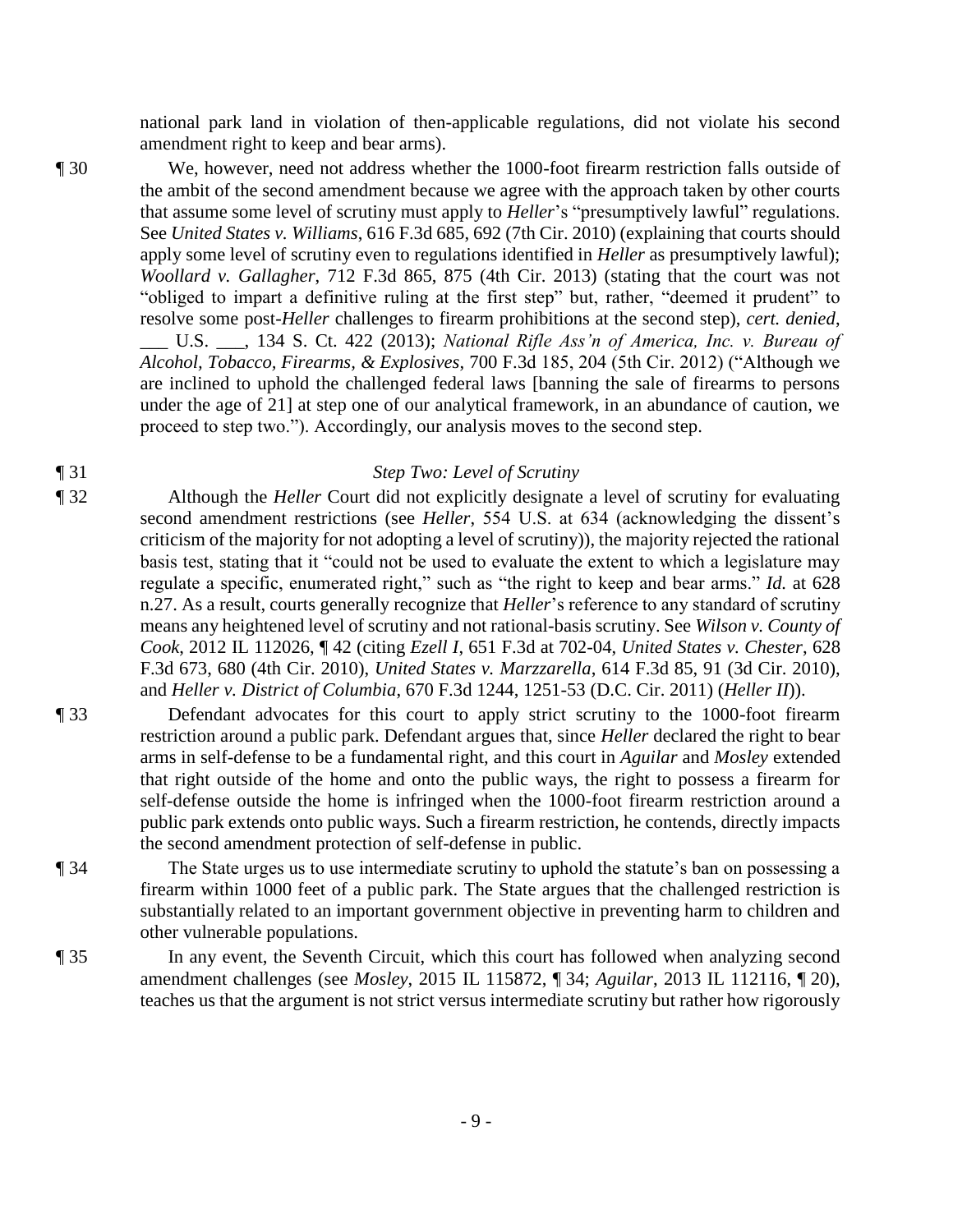to apply intermediate scrutiny to second amendment cases.<sup>3</sup> Under this approach, the second step of the inquiry requires the court to examine the strength of the government's justifications for restricting certain firearm activity by evaluating the restriction the government has chosen to enact and the public-benefits ends it seeks to achieve. *Ezell I*, 651 F.3d at 703; *Wilson*, 2012 IL 112026, ¶ 42. The Seventh Circuit stated in *Ezell I* that "a severe burden on the core Second Amendment right of armed self-defense will require an extremely strong public-interest justification and a close fit between the government's means and its end." *Ezell I*, 651 F.3d at 708. However, "laws restricting activity lying closer to the margins of the Second Amendment right, laws that merely regulate rather than restrict, and modest burdens on the right may be more easily justified." *Id.* Thus, the heightened means-end inquiry is a sliding scale that is neither fixed nor static. *Id.*; *Illinois Ass'n of Firearms Retailers v. City of Chicago*, 961 F. Supp. 2d 928, 934 (N.D. Ill. 2014).

¶ 36 On one end of the scale are cases that categorically restrict the possession of firearms by persons convicted of misdemeanor domestic violence (*United States v. Skoien*, 614 F.3d 638 (7th Cir. 2010) (*en banc*)) or convicted felons (*United States v. Williams*, 616 F.3d 685 (7th Cir. 2010)).

¶ 37 In *Skoien*, an *en banc* decision, the Seventh Circuit considered the constitutionality of a federal law that forbids convicted domestic-violence misdemeanants from possessing firearms. 614 F.3d at 639. The defendant, who was twice convicted for misdemeanor crimes of domestic violence, challenged the statute's validity, in part on the basis of *Heller*. *Id.* The court rejected the defendant's reliance on *Heller*'s declaration of presumptive validity for longstanding prohibitions, holding the declaration was "precautionary language," intended only to "warn[ ] readers not to treat *Heller* as containing broader holdings than the Court set out to establish." *Id.* at 640. Following its own analytical route, the *Skoien* court concluded that it was possible for a "categorical limit on the possession of firearms" to be constitutional. *Id.* at 641. Applying what it characterized as "some form of strong showing," the court upheld the statute after finding it "substantially related to an important governmental objective." *Id.*

¶ 38 In *Williams*, the defendant was charged with possessing a firearm after an Indiana robbery conviction. 616 F.3d at 693. The defendant claimed the felon-in-possession statute violated his second amendment rights, while the government argued that the ban on possession of firearms by felons falls outside the scope of the second amendment because the restriction is one of the "presumptively lawful" regulatory measures specifically identified in *Heller*. *Id.* at 692-93. Despite *Heller*'s clear language, the Seventh Circuit explained that "the government does not

 $\overline{a}$ 

<sup>&</sup>lt;sup>3</sup>We note that some federal circuits have used different approaches when addressing second amendment claims. For example, the Fourth Circuit Court of Appeals has applied a sliding scale approach and has applied a level of scrutiny based on the context of the restriction upon second amendment rights. *Masciandaro*, 638 F.3d at 470. The Second Circuit Court of Appeals has required a showing that the regulation "operate[s] as a substantial burden on the ability of law-abiding citizens to possess and use a firearm for self-defense (or for other lawful purposes)" before a heightened scrutiny is triggered. *United States v. Decastro*, 682 F.3d 160, 166 (2d Cir. 2012). As stated, we elect to continue to follow the Seventh Circuit Court of Appeals. For a comprehensive overview of the various standards of review courts have applied in second amendment cases, see Nicholas J. Johnson, David B. Kopel, George A. Mocsary & Michael P. O'Shea, *Firearms Law and the Second Amendment Regulation, Rights, and Policy*, 903-83 (2d ed. 2018).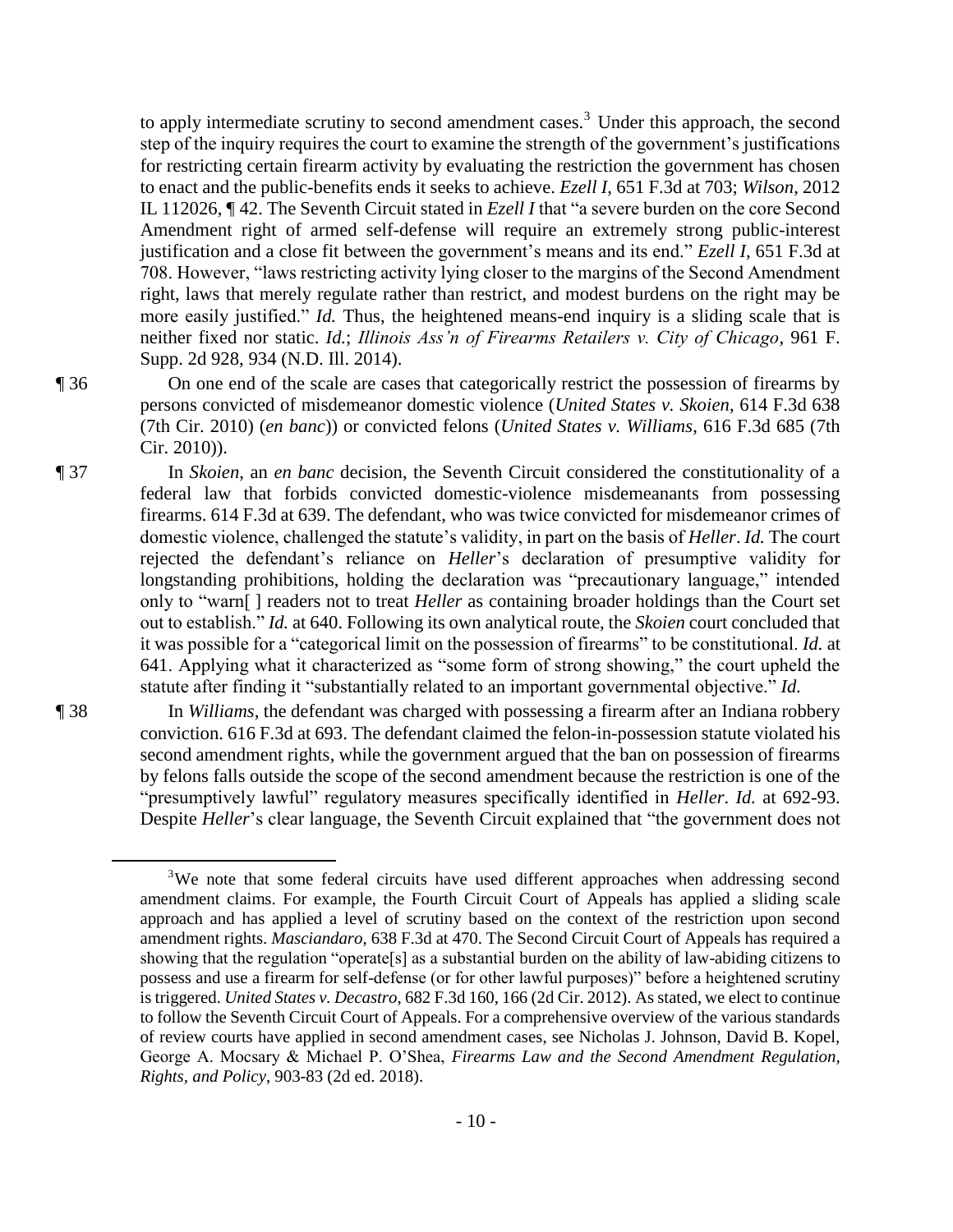get a free pass" because "it still must prove that the ban is constitutional, a mandate that flows from *Heller* itself." *Id.* at 692. After applying intermediate scrutiny, the *Williams* court found that the government had met its burden because the government's interest in keeping "firearms out of the hands of violent felons" was important because defendant's prior felony robbery conviction was violent and because taking away his right to possess a firearm was substantially related to the government's important interest. *Id.* at 692-94.

 $\overline{a}$ 

¶ 39 On the other end of the scale are cases dealing with a categorical ban on the second amendment right. For instance, in *Ezell I*, the plaintiffs sought a preliminary injunction against a City of Chicago ordinance that prohibited firing ranges within the city. 651 F.3d at 689-90. At the time, the City had a prerequisite of firing range training before people could exercise their core constitutional right to possess guns in their own home for self-defense. *Id.* at 691. However, the City had, at the same time, prohibited firing ranges within the city limits. *Id.* In reviewing the ordinance, the court indicated that the ban was "a serious encroachment on the right to maintain proficiency in firearm use, an important corollary to the meaningful exercise of the core right to possess firearms for self-defense." *Id.* at 708. The *Ezell I* court noted that plaintiffs were "the law-abiding, responsible citizens whose Second Amendment rights are entitled to full solicitude under *Heller*, and their claim comes much closer to implicating the core of the Second Amendment right." (Internal quotation marks omitted.) *Id.* After analyzing first amendment jurisprudence, which *Heller*, 554 U.S. at 582, and *McDonald*, 561 U.S. at 783, suggest is an appropriate analogue, the *Ezell I* court, as outlined above, set forth the scope of heightened means-end scrutiny when dealing with second amendment challenges:

> "First, a severe burden on the core Second Amendment right of armed self-defense will require an extremely strong public-interest justification and a close fit between the government's means and its end. Second, laws restricting activity lying closer to the margins of the Second Amendment right, laws that merely regulate rather than restrict, and modest burdens on the right may be more easily justified. How much more easily depends on the relative severity of the burden and its proximity to the core of the right." *Ezell I*, 651 F.3d*.* at 708.

¶ 40 Applying this standard, the court reasoned that because the ordinance reached close to the core of the second amendment and curtailed the rights of all law-abiding citizens within its jurisdiction, the court had to apply "a more rigorous showing than that applied in *Skoien* \*\*\* if not quite 'strict scrutiny.' <sup>34</sup> *Id*. The court took issue with the City's defense of the challenged regulation, which rested on sheer "speculation" about accidents and thefts from firing ranges. *Id.* at 709. For instance, the City had argued that gun ranges cause secondary harmful effects such as gun theft, fire hazards, and airborne lead contamination. *Id.* at 694. The court noted, however, that the City "produced no evidence to establish that these are realistic concerns, much less that they warrant a total prohibition on firing ranges." *Id.* at 709. The court concluded further that the City had not shown an extremely strong public-interest justification or a close fit between the government's means and its ends. Accordingly, the court granted the plaintiffs' request for a preliminary injunction. *Id.* at 709-10.

<sup>&</sup>lt;sup>4</sup>The Seventh Circuit later held that laws that come near to the core of the second amendment right must satisfy "a strong form of intermediate scrutiny." *Ezell v. City of Chicago*, 846 F.3d 888, 893 (7th Cir. 2017).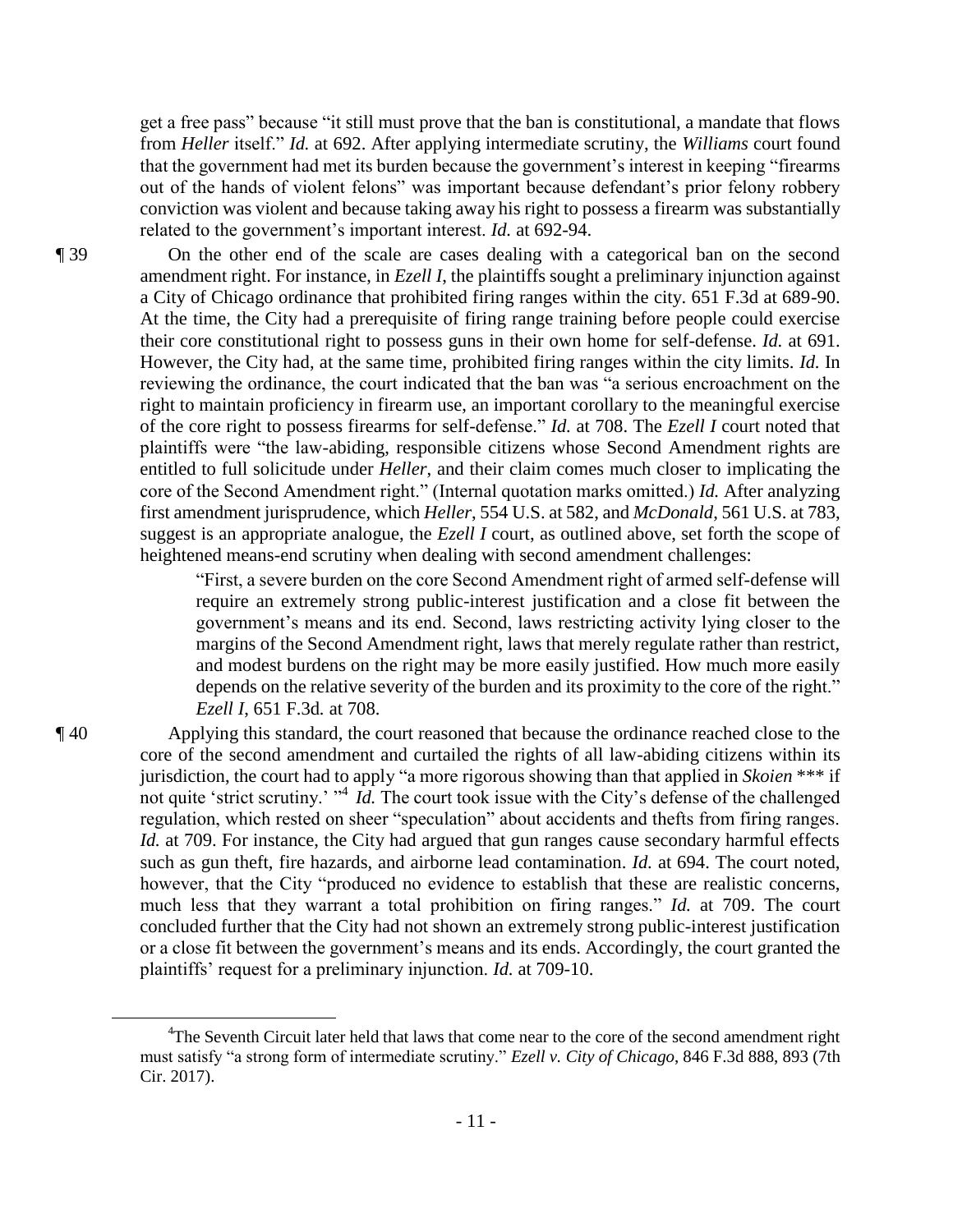- ¶ 41 After *Ezell I* was decided, the City responded by promulgating a new comprehensive regulatory scheme governing firing ranges, including licensing provisions, construction requirements, environmental regulations, and zoning restrictions for firing ranges. *Ezell v. City of Chicago*, 846 F.3d 888, 891 (7th Cir. 2017) (*Ezell II*). In a second round of litigation, plaintiffs returned to court mounting a facial attack on each of the City's regulations, generally contending that none of the ordinances can survive heightened constitutional scrutiny. *Id.* at 890. At issue were three zoning provisions that (1) allowed gun ranges only as special uses in manufacturing districts; (2) prohibited gun ranges within 100 feet of another range or within 500 feet of a residential district, school, place of worship, or multiple other uses; and (3) barred anyone under the age of 18 from entering a shooting range. *Id.*
- ¶ 42 Reviewing the revised provisions under the framework articulated in *Ezell I*, the court determined that the City must meet the requirement of establishing "a close fit between the challenged zoning regulations and the actual public benefits they serve—and to do so with actual evidence, not just assertions." *Id.* at 894. In striking down the City's revised zoning ordinance, the court stated that although the provisions did not create an outright ban, the new provisions "severely limit[ed] where shooting ranges may locate" so that "no publicly accessible shooting range yet exist[ed] in Chicago." *Id.* at 894-96. In fact, the court noted that the combined effect of the zoning regulations meant "only about 2.2% of the city's total acreage [is] even theoretically available to site a shooting range (10.6% of the total acreage currently zoned for business, commercial, and manufacturing use)." *Id.* As such, the court determined that the zoning regulations, "though not on their face an outright prohibition of gun ranges, nonetheless severely restrict the right of Chicagoans to train in firearm use at a range." *Id.* The court, therefore, found that the ordinance directly, and meaningfully, interfered with the ability of city residents to maintain firearms proficiency, a right found to be an "important corollary" to the core right to bear arms. (Internal quotation marks omitted.) *Id.* at 893. As in *Ezell I*, the *Ezell II* court rejected the City's "speculative claims of harm to public health and safety," which the court stated were "not nearly enough to survive the heightened scrutiny that applies to burdens on Second Amendment rights." *Id.* at 890.
- 

¶ 43 In *Moore*, the Seventh Circuit applied *Ezell I*-like scrutiny to invalidate Illinois's blanket ban on the public carrying of firearms under the UUW and AUUW statutes. 702 F.3d 933. In doing so, the court conducted an analysis of Supreme Court jurisprudence, the history of the second amendment, and the plain meaning of the second amendment's language to find that, under *Heller* and *McDonald*, the second amendment's core right of armed self-defense extends past the four walls of the home and into public. *Id.* at 942. The *Moore* court reached this conclusion after determining that the Supreme Court's interpretation of the second amendment conferred a right to bear arms for self-defense, which the *Moore* court believed was as important outside the home as it was inside. *Id.* at 936 ("The right to 'bear' as distinct from the right to 'keep' arms is unlikely to refer to the home."). The court noted that "[a] blanket prohibition on carrying gun[s] in public prevents a person from defending himself anywhere except inside his home; and so substantial a curtailment of the right of armed self-defense requires a greater showing of justification than merely that the public *might* benefit on balance from such a curtailment, though there is no proof it would." (Emphasis in original.) *Id.* at 940. While, conversely, "when a state bans guns merely in particular places, such as public schools, a person can preserve an undiminished right of self-defense by not entering those places; since that's a lesser burden, the state doesn't need to prove so strong a need." *Id.* Determining that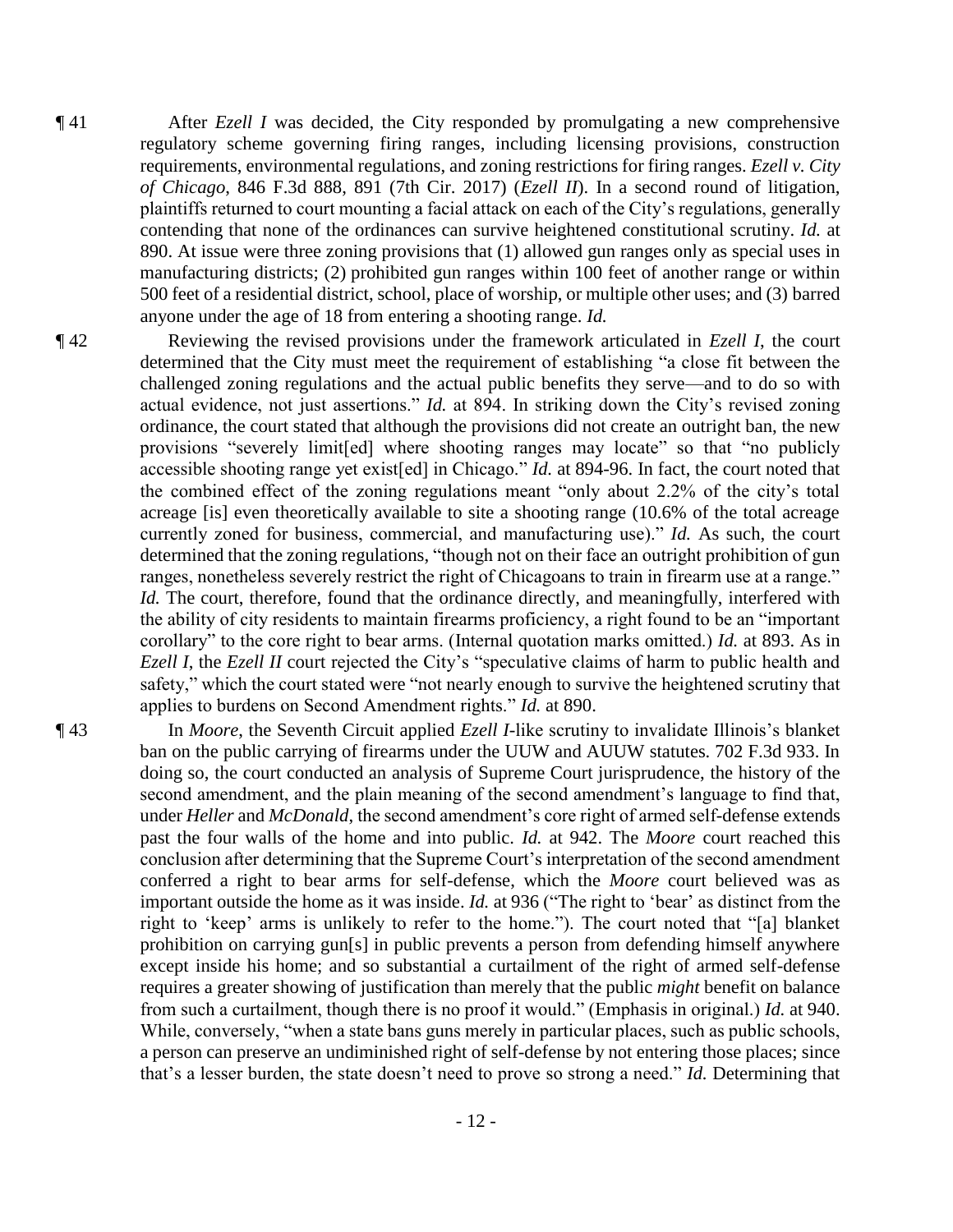since the curtailment of gun rights concerned the entire law-abiding adult population of Illinois, the court stated that the State "would have to make a stronger showing" than in *Skoien*. *Id.*

¶ 44 Implementing the factors of a second amendment analysis, the *Moore* court went on to assess the State's public-safety rationales for banning public gun carriage, finding that the State's empirical evidence did not provide a justification for a complete public-carriage ban. Thus, the court held that the State failed to make an extremely strong showing that the law furthered public safety. *Id.* at 937-39, 942.

- ¶ 45 In sum, what is taught from these cases is that step two of our second amendment analysis begins with a balance of considerations where the quantity and persuasiveness of the State's evidence required to justify the challenged restrictions varies depending on how much it affects the core second amendment right to armed self-defense and whose right it affects. See *Ezell I*, 651 F.3d at 703. The rigor of this means-end analysis "depends on 'how close the law comes to the core of the Second Amendment right and the severity of the law's burden on the right.' " *Ezell II*, 846 F.3d at 892 (quoting *Ezell I*, 651 F.3d at 703). The closer in proximity the restricted activity is to the core of the second amendment right and the more people affected by the restriction, the more rigorous the means-end review. If the State cannot proffer evidence establishing both the law's strong public-interest justification and its close fit to this end, the law must be held unconstitutional. *Ezell I*, 651 F.3d at 703.
- ¶ 46 Applying this framework to the law at issue here requires an initial determination of where on the sliding scale of intermediate scrutiny the law should be analyzed. To answer this question, our first task is to determine the breadth of the law and the severity of its burden on the second amendment.

¶ 47 The State argues that prohibiting possession of a firearm within 1000 feet of a public park falls outside the core protection of the second amendment because it has no impact on the right to use arms "in defense of hearth and home" and is not a ban on carrying arms for self-defense in public. Rather, the State argues, it is a part of the well-established class of regulations that limit carriage in sensitive locations. Citing *Skoien*, the State maintains it is subject to plain intermediate scrutiny.

¶ 48 We believe the State defines the core right protected by the second amendment too narrowly. According to this court's holding in *Aguilar*, neither *Heller* nor *McDonald* expressly limited the second amendment protections to the home. *Aguilar*, 2013 IL 112116, ¶¶ 18-20. To the contrary, both *Heller* and *McDonald* at least strongly suggest that the second amendment right to keep and bear arms extends beyond the home. *Id.* ¶ 20. Moreover, the State's reliance on *Skoien—*which did not involve the core self-defense component of the right to bear arms—is misplaced. We find that the 1000-foot firearm restriction at issue more closely resembles the restrictions at issue in *Ezell I*, *Ezell II*, *Moore*, and *Aguilar*. In fact, the 1000-foot firearm restriction not only directly implicates the core right to self-defense, it does so more severely than the regulations at issue in the *Ezell* cases. That is so because section 24-1(a)(4), (c)(1.5) of the UUW statute prohibits the carriage of weapons in public for self-defense, thereby reaching the core of the second amendment, while in the *Ezell* cases, the laws only affected a right (maintain firearm proficiency) that was merely a "corollary" to the right to possess firearms for self-defense. Although the firearm restriction at issue is not a comprehensive statewide ban, like in *Moore* or *Aguilar*, the restriction is not minimal. The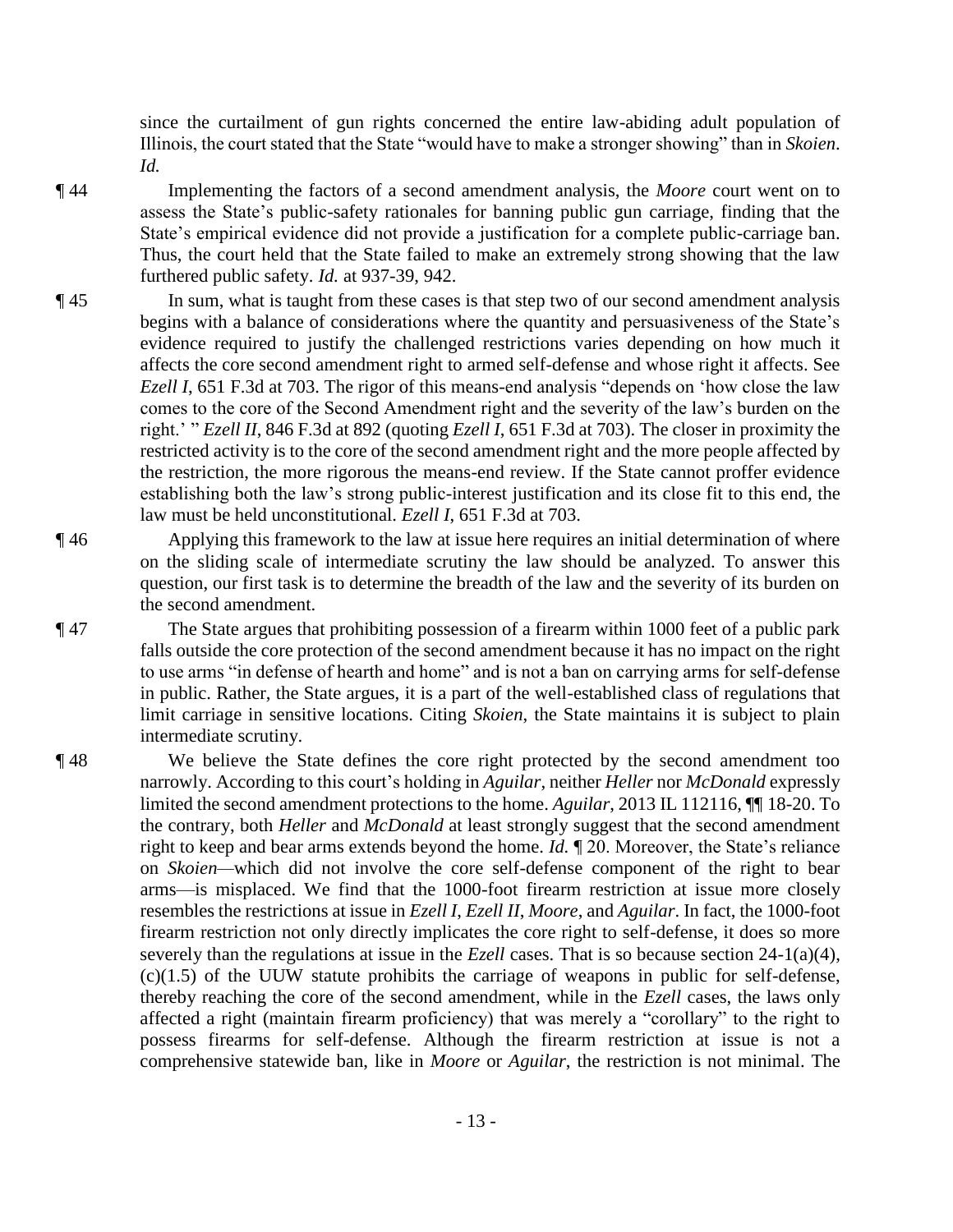firearm restriction not only covers a vast number of public areas across the state, it encompasses areas this court held in *Mosley* to be areas where an individual enjoys second amendment protection, *i.e.*, public ways. See *Mosley*, 2015 IL 115872, ¶ 25.

¶ 49 As to the second variable on the sliding scale, the severity of the law's burden on the right, the law at issue affects the gun rights of the entire law-abiding population of Illinois like the laws in *Moore*, *Ezell*, *Aguilar*, and *Mosley*. As in those cases, the law functions as a categorical prohibition without providing an exception for law-abiding individuals. It is therefore a severe burden on the recognized second amendment right of self-defense.

¶ 50 All of this suggests that elevated intermediate scrutiny should apply. And under this more rigorous review, the government bears the burden of showing a very strong public-interest justification and a close fit between the government's means and its end, as well as proving that the "public's interests are strong enough to justify so substantial an encumbrance on individual Second Amendment rights." *Ezell I*, 651 F.3d at 708-09. That means the State must establish a close fit between the 1000-foot firearm restriction around a public park and the actual public interests it serves.

¶ 51 Turning to the State's proffered public-interest justifications, the State claims a compelling interest in public safety is served by reducing firearm possession within 1000 feet of a public park. In support, the State relies heavily on an analysis of school violence and the 1000-foot firearm ban surrounding schools. For instance, the State references the federal Gun Free School Zones Act of 1990, which restricts firearm possession within 1000 feet of school grounds. 18 U.S.C. § 921(a)(25) (2012). The State claims that it was in the atmosphere behind the passage of the Gun Free School Zones Act—a rise in school violence in the late 1980s—that the General Assembly passed the law extending the existing restriction on drugs within 1000 feet of schools, public parks, and public housing to also ban firearms from these locations. The State attempts to relate the reasoning behind the gun-free school zones to public parks, stating that because there is a substantial and distinctive interest in protecting those in parks due to a large number of children who frequent these places, prohibiting firearms near public parks is substantially related to the important government interest in protecting these children and others. According to the State, the goal of the 1000-foot firearm restriction around public parks is to extend the distance where a shooter might fire a weapon.

¶ 52 We certainly accept the general proposition that preventing crime and protecting children are important public concerns. See *Schall v. Martin*, 467 U.S. 253, 264 (1984) ("The 'legitimate and compelling state interest' in protecting the community from crime cannot be doubted."). After all, "[g]uns are inherently dangerous instrumentalities." *Loitz v. Remington Arms Co.*, 138 Ill. 2d 404, 419 (1990). The State, however, cannot simply invoke these interests in a general manner and expect to satisfy its burden.

¶ 53 Just as in *Ezell I* and *II*, the State's propositions are devoid of any useful statistics or empirically supported conclusions. See *Ezell I*, 651 F.3d at 709 ("shoddy data or reasoning" and speculative claims are insufficient; there must be sufficient evidence to support the State's rationale. (Internal quotation marks omitted.)). First, the State cites data on school shootings from 1993 to 1999 purporting to show the pervasiveness of guns and violence in schools. It fails to connect these statistics to the challenged restriction in any meaningful way—it merely recites numbers and concludes that children need to be protected from gun violence. Secondly, the State cites data showing that, in Illinois between 1982 and 1991, there was an increase in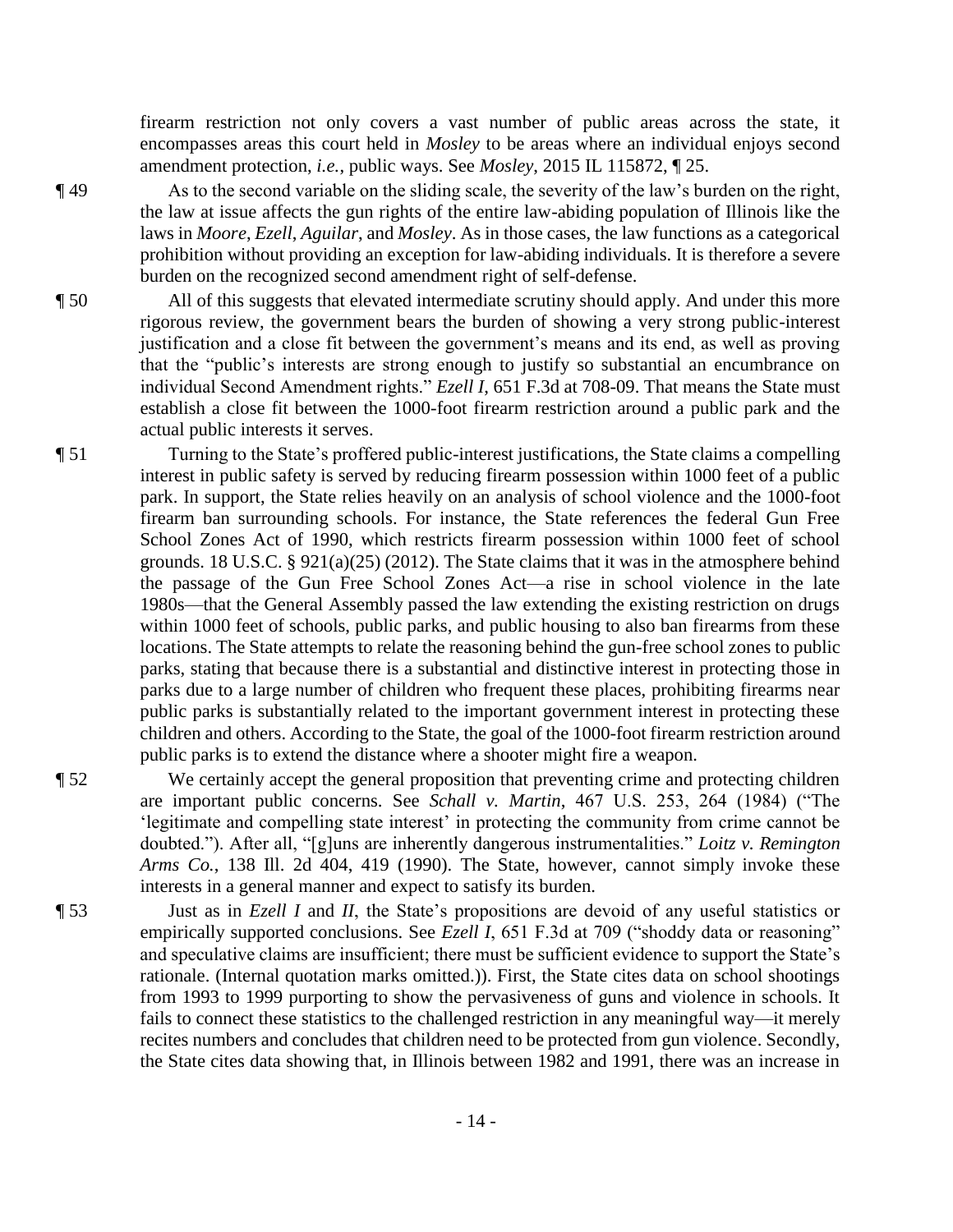the number of juvenile arrests for both weapons violations and for murder by use of a firearm. Based on these statistics, the State concludes that "juvenile violence is inextricably linked to firearms." The State's third statistic merely provides that during the 1992-93 school years, 158 firearms "were confiscated on or near public school grounds in Chicago."

¶ 54 In sum, based on the record, the State provides no evidentiary support for its claims that prohibiting firearms within 1000 feet of a public park would reduce the risks it identifies. Without specific data or other meaningful evidence, we see no direct correlation between the information the State provides and its assertion that a 1000-foot firearm ban around a public park protects children, as well as other vulnerable persons, from firearm violence. The State merely speculates that the proximity of firearms within 1000 feet threatens the health and safety of those in the public park. The lack of a valid explanation for how the law actually achieves its goal of protecting children and vulnerable populations from gun violence amounts to a failure by the State to justify the restriction on gun possession within 1000 feet of a public park.

¶ 55 There is another flaw in the State's position. The State claims that the restriction is not overly burdensome because there are areas throughout Illinois where one could exercise the core second amendment right. Although this may be true, *Ezell II* found that despite the existence of areas where the shooting range restriction was constitutionally valid, that fact alone did not save the restriction because it nonetheless "severely restrict[ed] the right of Chicagoans." *Ezell II*, 846 F.3d at 894. Indeed an individual can preserve an undiminished right of self-defense by not entering one of the restricted areas. But the State conceded at oral argument that the 1000-foot firearm restriction zone around a public park would effectively prohibit the possession of a firearm for self-defense within a vast majority of the acreage in the city of Chicago because there are more than 600 parks in the city. See *About Us*, Chicago Park District, http://www.chicago parkdistrict.com/about-us/ (last visited Jan. 10, 2018). Aside from the sheer number of locations and public areas that would qualify under the law, not only in the city of Chicago, but throughout Illinois, the most troubling aspect is the lack of any notification where the 1000-foot restriction zone starts and where it would end. Innocent behavior could swiftly be transformed into culpable conduct if an individual unknowingly crosses into a firearm restriction zone. The result could create a chilling effect on the second amendment when an otherwise law-abiding individual may inadvertently violate the 1000-foot firearm-restricted zones by just turning a street corner. Likewise, in response to a question at oral argument, the State conceded that an individual who lives within 1000 feet of a public park would violate section 24-1(a)(4), (c)(1.5) every time that individual possessed a firearm for self-defense and walked to his or her vehicle parked on a public street. To remain in compliance with the law, the State said that the individual would need to disassemble his or her firearm and place it in a case before entering the restricted zone. This requirement, however, renders the ability to defend oneself inoperable and is in direct contradiction to this court's decisions in *Aguilar*, which recognized that the right to carry firearms for self-defense may be especially important when traveling outside of the home, and perhaps even more important than while at home. *Aguilar*, 2013 IL 112116, ¶¶ 19-20. Moreover, the State's proposition conflicts with *Heller*'s decision that struck down the requirement that firearms be kept "unloaded and disassembled or bound by a trigger lock" because it "makes it impossible for citizens to use them for the core lawful purpose of self-defense." (Internal quotation marks omitted.) *Heller*, 554 U.S. at 630. Thus, the State's suggestion runs counter to established law.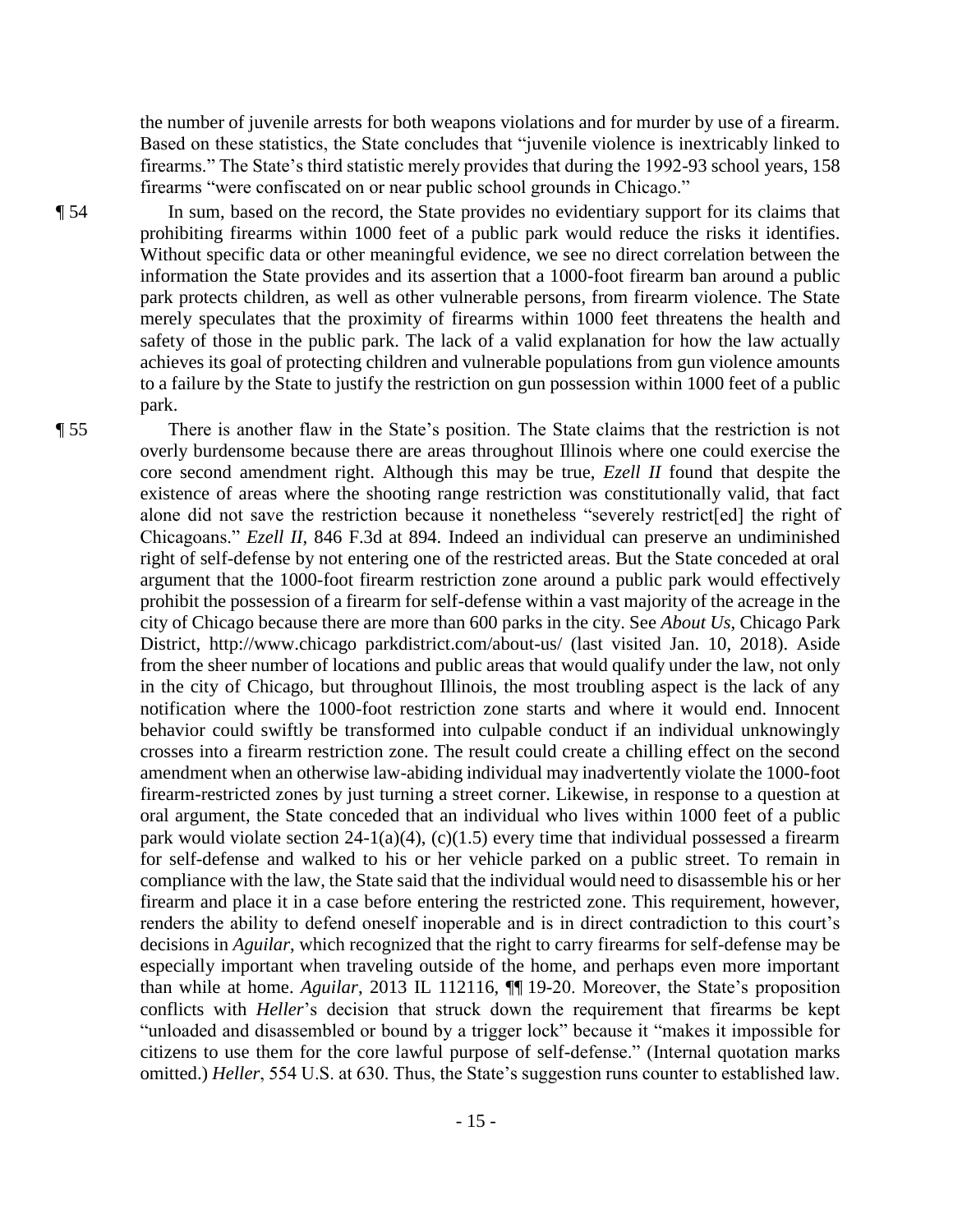¶ 56 For these reasons, the State has not established the required means-end fit between the challenged law and its justifications.<sup>5</sup> Accordingly, we hold that possessing a firearm within 1000 feet of a public park in violation of section 24-1(a)(4), (c)(1.5) of the UUW statute is facially unconstitutional.

## ¶ 57 Severability

 $\P$  58 Having found the charged offense under section 24-1(a)(4), (c)(1.5) of the UUW statute unconstitutional, we must now consider whether the invalid provision in the statute is severable from the remaining provisions absent the invalid one. Resolving this issue involves a question of statutory construction, which first requires ascertaining and giving effect to the intent of the legislature by looking at either the statute's own specific severability provision, if one exists, or the Statute on Statutes' general severability provision (5 ILCS 70/1.31 (West 2012)). *In re Jordan G.*, 2015 IL 116834, ¶ 17.

- ¶ 59 Because the UUW statute at issue does not contain its own specific severability provision, pursuant to the Statute on Statutes (5 ILCS 70/1.31 (West 2012)), we must determine whether the invalid portion and the remaining portions of the statute are essentially and inseparably connected in substance, such that the General Assembly would not have passed the valid portions of the statute absent the invalid portion. *Mosley*, 2015 IL 115872, ¶ 30. The unconstitutional portion of a statute may be severed "if what remains is complete in and of itself, and is capable of being executed wholly independently of the severed portion." *Id.* We have the obligation of upholding the constitutionality of the remainder of the statute if reasonably possible. *People v. Sanders*, 182 Ill. 2d 524, 534 (1998).
- ¶ 60 As explained earlier, to convict a defendant of the Class 3 form of section 24-1(a)(4), (c)(1.5) of the UUW statute, the State must prove beyond a reasonable doubt the elements set forth in section  $24-1(a)(4)$  and one of the several specific location factors in section 24-1(c)(1.5). 720 ILCS 5/24-1(a)(4), (c)(1.5) (West 2012). Possession of a firearm within 1000 feet of a public park is one of several specific locations that can operate in conjunction with the offense of section 24-1(a)(4) to comprise the substantive Class 3 form of the offense. *Id.* Other offenses in section  $24-1(c)(1.5)$  include, "on any public way within 1,000 feet of the real property comprising any school, public park, courthouse, public transportation facility, or residential property owned, operated, or managed by a public housing agency or leased by a public housing agency as part of a scattered site or mixed-income development." *Id.*  $§$  24-1(c)(1.5).
- ¶ 61 We find that the severability question in this case is similar to the issue in *Mosley* and *Jordan G.* In both cases, this court severed the unconstitutional provision, section  $24-1.6(a)(3)(A)$ , from the AUUW statute, finding that the remainder of the statute could be executed without the invalid provision because the provision operated only to criminalize possession of a loaded, uncased firearm in public. *Mosley*, 2015 IL 115872, ¶ 31; *Jordan G.*, 2015 IL 116834, ¶ 19. In doing so, we held that the other provisions in the AUUW statute of not possessing a valid Firearm Owner's Identification card or being under the age of 21 could

 $\overline{a}$ 

 $5W$ e do not pass judgment on whether a less restrictive firearm zone regulation may satisfy court scrutiny if it were carefully crafted to serve public interests while at the same time upholding the constitutional right to bear arms in self-defense.